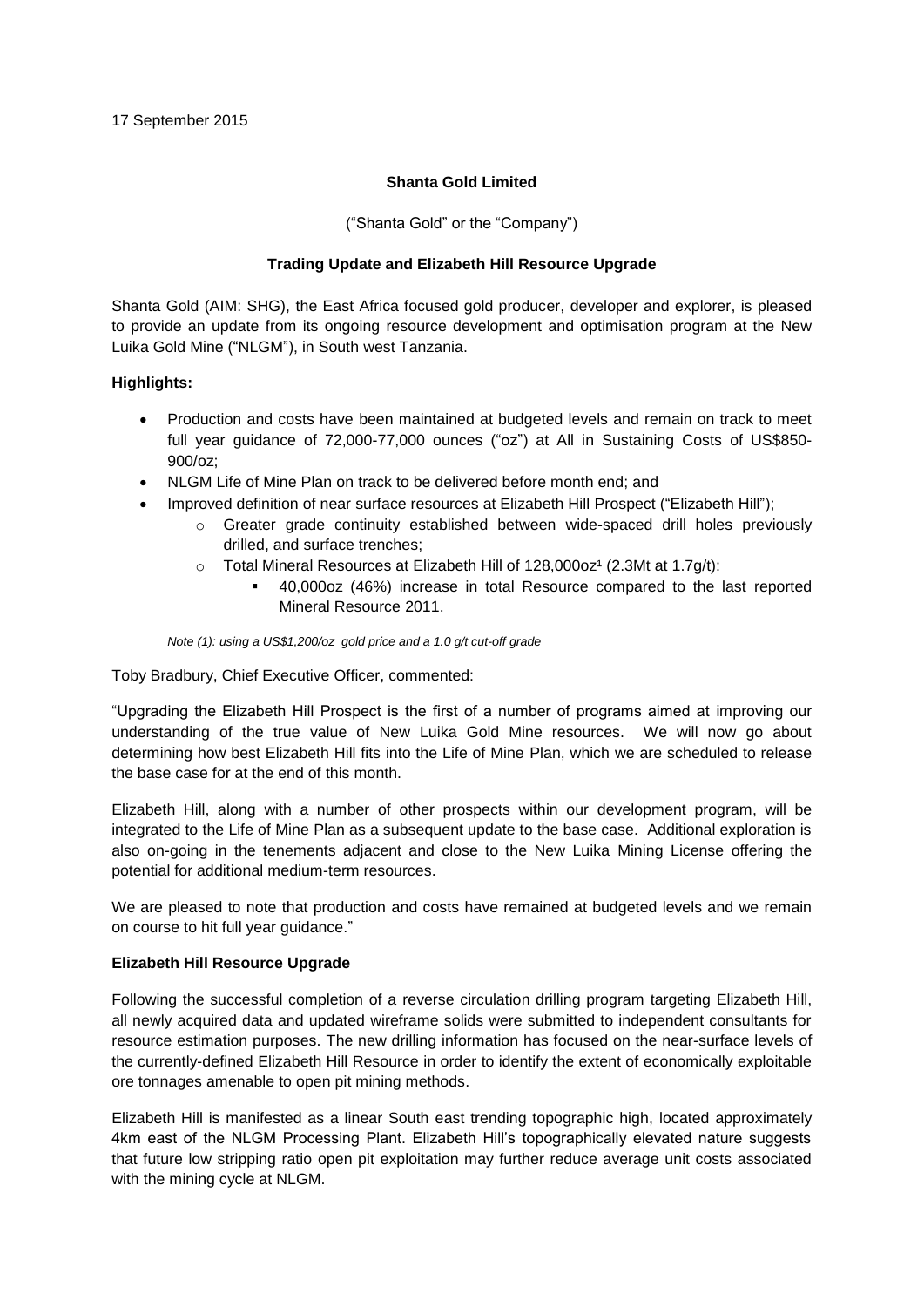With progressive process plant upgrades at NLGM enabling the Company to increase monthly ore tonnage throughput, the required head grade at NLGM has decreased. The Company is therefore in a position to exploit lower grade satellite deposits within the NLGM tenement which have been identified during earlier drilling phases. Low-to-medium grade gold ore from satellite deposits can be blended with high grade ore from Shanta's Bauhinia Creek pit to ensure steady plant feed grades and optimise gold recoveries. It is envisaged that this may have a positive effect on the longer term sustainability of NLGM operations.

The below table of results shows how Shanta's resource development and optimisation program has, to date, delivered improved Indicated, Inferred and overall resources at Elizabeth Hill.

| Elizabeth Hill In-situ Resource 2011 |               |       |                |  | Elizabeth Hill In-situ Resource 2015 |               |       |               |  | <b>Difference</b> |               |       |               |
|--------------------------------------|---------------|-------|----------------|--|--------------------------------------|---------------|-------|---------------|--|-------------------|---------------|-------|---------------|
| Indicated                            |               |       |                |  | Indicated                            |               |       |               |  | Indicated         |               |       |               |
| Cut Off                              | <b>Tonnes</b> | Grade | <b>Ounces</b>  |  | Cut Off                              | <b>Tonnes</b> | Grade | <b>Ounces</b> |  | Cut Off           | <b>Tonnes</b> | Grade | <b>Ounces</b> |
| g/t                                  | Mt            | g/t   | Koz            |  | g/t                                  | Mt            | g/t   | Koz           |  | g/t               | Mt            | g/t   | Koz           |
| 0.0                                  | 4.07          | 0.6   | 79             |  | 0.0                                  | 4.66          | 0.7   | 104           |  | 0.0               | 14%           | 13%   | 31%           |
| 0.5                                  | 1.73          | 1.0   | 57             |  | 0.5                                  | 2.38          | 1.1   | 85            |  | 0.5               | 38%           | 8%    | 48%           |
| 1.0                                  | 0.51          | 1.8   | 29             |  | 1.0                                  | 0.95          | 1.7   | 52            |  | 1.0               | 87%           | $-5%$ | 78%           |
| 1.5                                  | 0.28          | 2.3   | 21             |  | 1.5                                  | 0.49          | 2.2   | 34            |  | 1.5               | 75%           | $-4%$ | 67%           |
| 2.0                                  | 0.16          | 2.8   | 14             |  | 2.0                                  | 0.26          | 2.6   | 22            |  | 2.0               | 65%           | $-5%$ | 57%           |
| 2.5                                  | 0.11          | 3.0   | 10             |  | 2.5                                  | 0.10          | 3.2   | 11            |  | 2.5               | $-2%$         | 7%    | 5%            |
| 3.0                                  | 0.04          | 3.4   | 4              |  | 3.0                                  | 0.05          | 3.6   | 6             |  | 3.0               | 25%           | 8%    | 35%           |
|                                      |               |       |                |  |                                      |               |       |               |  |                   |               |       |               |
| <b>Inferred</b>                      |               |       |                |  | Inferred                             |               |       |               |  | Inferred          |               |       |               |
| Cut Off                              | <b>Tonnes</b> | Grade | <b>Ounces</b>  |  | Cut Off                              | <b>Tonnes</b> | Grade | <b>Ounces</b> |  | Cut Off           | <b>Tonnes</b> | Grade | Ounces        |
| g/t                                  | Mt            | g/t   | Koz            |  | g/t                                  | Mt            | g/t   | Koz           |  | g/t               | Mt            | g/t   | Koz           |
| 0.0                                  | 6.34          | 0.8   | 152            |  | 0.0                                  | 5.68          | 0.8   | 154           |  | 0.0               | $-10%$        | 12%   | 1%            |
| 0.5                                  | 4.47          | 0.9   | 130            |  | 0.5                                  | 4.11          | 1.0   | 137           |  | 0.5               | $-8%$         | 15%   | 6%            |
| 1.0                                  | 1.26          | 1.5   | 58             |  | 1.0                                  | 1.36          | 1.7   | 76            |  | 1.0               | 8%            | 19%   | 29%           |
| 1.5                                  | 0.45          | 1.8   | 26             |  | 1.5                                  | 0.63          | 2.3   | 47            |  | 1.5               | 41%           | 27%   | 79%           |
| 2.0                                  | 0.09          | 2.5   | $\overline{7}$ |  | 2.0                                  | 0.35          | 2.8   | 32            |  | 2.0               | 296%          | 13%   | 348%          |
| 2.5                                  | 0.03          | 2.9   | 3              |  | 2.5                                  | 0.25          | 3.1   | 24            |  | 2.5               | 622%          | 4%    | 651%          |
| 3.0                                  | 0.01          | 3.3   | $\mathbf{1}$   |  | 3.0                                  | 0.12          | 3.4   | 14            |  | 3.0               | 783%          | 5%    | 825%          |
|                                      |               |       |                |  |                                      |               |       |               |  |                   |               |       |               |
| Total                                |               |       |                |  | <b>Total</b>                         |               |       |               |  | Total             |               |       |               |
| Cut Off                              | <b>Tonnes</b> | Grade | <b>Ounces</b>  |  | Cut Off                              | <b>Tonnes</b> | Grade | <b>Ounces</b> |  | Cut Off           | <b>Tonnes</b> | Grade | <b>Ounces</b> |
| g/t                                  | Mt            | g/t   | Koz            |  | g/t                                  | Mt            | g/t   | Koz           |  | g/t               | Mt            | g/t   | Koz           |
| 0.0                                  | 10.41         | 0.7   | 231            |  | 0.0                                  | 10.34         | 0.8   | 257           |  | 0.0               | $-1%$         | 12%   | 11%           |
| 0.5                                  | 6.20          | 0.9   | 187            |  | 0.5                                  | 6.49          | 1.1   | 222           |  | 0.5               | 5%            | 13%   | 19%           |
| 1.0                                  | 1.76          | 1.6   | 88             |  | 1.0                                  | 2.31          | 1.7   | 128           |  | 1.0               | 31%           | 11%   | 46%           |
| 1.5                                  | 0.73          | 2.0   | 47             |  | 1.5                                  | 1.12          | 2.3   | 81            |  | 1.5               | 54%           | 13%   | 74%           |
| 2.0                                  | 0.24          | 2.7   | 21             |  | 2.0                                  | 0.61          | 2.7   | 53            |  | 2.0               | 149%          | 3%    | 156%          |
| 2.5                                  | 0.14          | 3.0   | 13             |  | 2.5                                  | 0.35          | 3.1   | 35            |  | 2.5               | 151%          | 4%    | 162%          |
| 3.0                                  | 0.05          | 3.3   | 6              |  | 3.0                                  | 0.17          | 3.5   | 19            |  | 3.0               | 219%          | 4%    | 231%          |

### **Table 1: Elizabeth Hill in-situ Resource inventories, 2011, 2015**